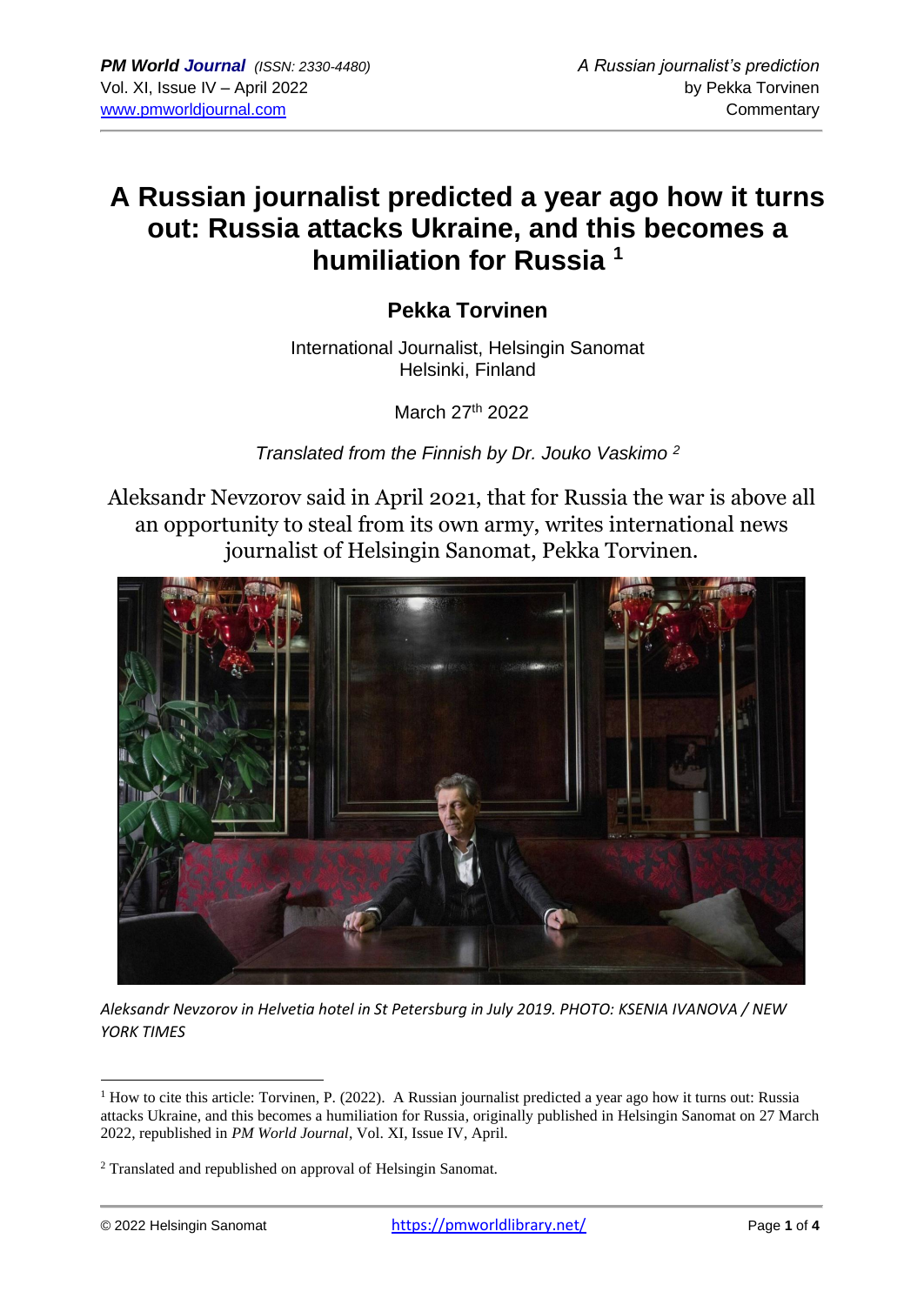THROUGH the propaganda cranked out by the Russian administration, it is sometimes difficult to see that in Russia there are also clearly thinking public figures, who have not yet been put behind bars or silenced in other ways.

One of them is 63-year-old Aleksandr Nevzorov, an end-of-the-Soviet-times major TV star, a revealer of corruption and charismatic presenter of the *600 seconds* -program broadcast from Leningrad. He served also as an independent Member of Parliament in the Russian State Duma from 1993 to 2007.

Through many twists and turns, Nevzorov has turned into a bitter critic of the Russian regime, although he supported Vladimir Putin back in the day, and among other things, supported starting the first Chechnyan war in 1994.

He is no longer on television, but his Youtube channel has more than 1.6 million subscribers.

Nevzorov speaks with the appropriate words about the large-scale offensive war started by Russia in Ukraine.

"I see a war and I call it a war. And not just any war, but a criminal and schizophrenic war that destroys Russia completely", Nevzorov wrote on Twitter in mid-March.

And when the Russian Foreign Minister Sergei Lavrov claimed in early March that the Russian "special military operation" was intended to prevent a war in Ukraine or a starting war from Ukraine, Nevzorov said that there is no better example of "idiot logic".

"Earlier this kind of reasoning could only be found in psychiatric textbooks, but thanks to the Russian Foreign Ministry, it can now be found in diplomatic telegrams. By this logic, accidental burning of the house can only be prevented by burning the house."



*Aleksandr Nevzorov filming the 600 seconds -program in Leningrad in 1989. PHOTO: PRESSENS BILD*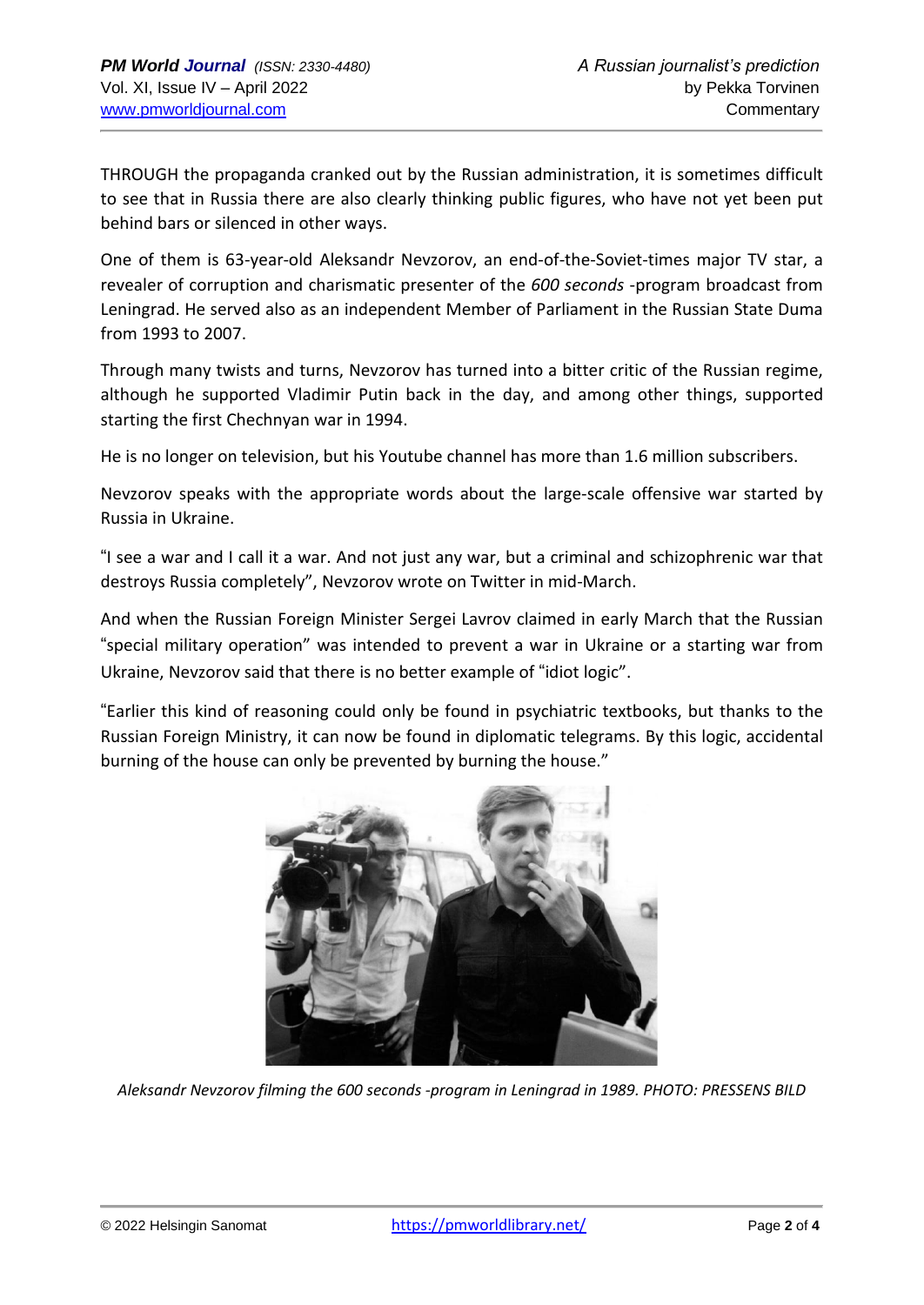VERY well put! However, after the large-scale Russian offensive in Ukraine, one of Nevzorov's earlier sarcastic news reports is much more delicious material. In hindsight, the review is in part even prophetic. Exaggeration, of course, but to what extent?

Nevzorov said on April 11<sup>th</sup>, 2021 (the same clip was published in March subtitled in fluent English), that the Russian war against Ukraine is inevitable, unfortunately. In the wake of propaganda about military exercises, "everyone now believes in the power of the Russian military machinery".

However, military exercises are just performances on an imaginary piano: Any great master can be performed, Nevzorov said. But when someone provides a real piano, humiliation begins.

"An awesome theoretical pianist can't even play even *Twinkle, twinkle little star* with one finger."

However the war turns out, it will end in a terrible defeat and tragedy for Russia, according to Nevzorov's assessment in April 2021.

According to Nevzorov, this is because there are only two outcomes from the war, and both of them are fatal for Russia: Either "a giant, angry and cruel monster named Russia tramples its small, proud and unprotected neighbor" or "a small, proud and defenseless neighbor tramples a giant, a cruel monster ".

Nevzorov spoke of Russian war experts, who should never be listened to in any war-related matter. They expect Russian armored and infantry columns to just march on Kiev, as long as the defenses are first destroyed by missile strikes. According to Nevzorov, this can happen in military exercises and perhaps with huge bribes to Ukrainian forces. Maybe then Ukrainian troops will put their weapons down, when they have first obediently taken a few hits from missiles.

"All war analytics are largely performed by fools, fools who have long since lost their touch with reality or never had anything to do with it."

According to Nevzorov, no "expert" takes into account the beyond-fierce resistance of the Ukrainian forces or the complete inability of the Russian army to wage war.

"The first Chechnyan war was lost by the old Soviet army that still had some traditions, generals and war experience. There is nothing now."

"What is war for Russia? Above all, it is an opportunity to steal from its own army without fear of punishment, because everything can be written down. – – All the best deals are made at the front line."

According to Nevzorov, the first Chechnyan war showed that Russia has long since learned, how its own tanks can be sold to the enemy.